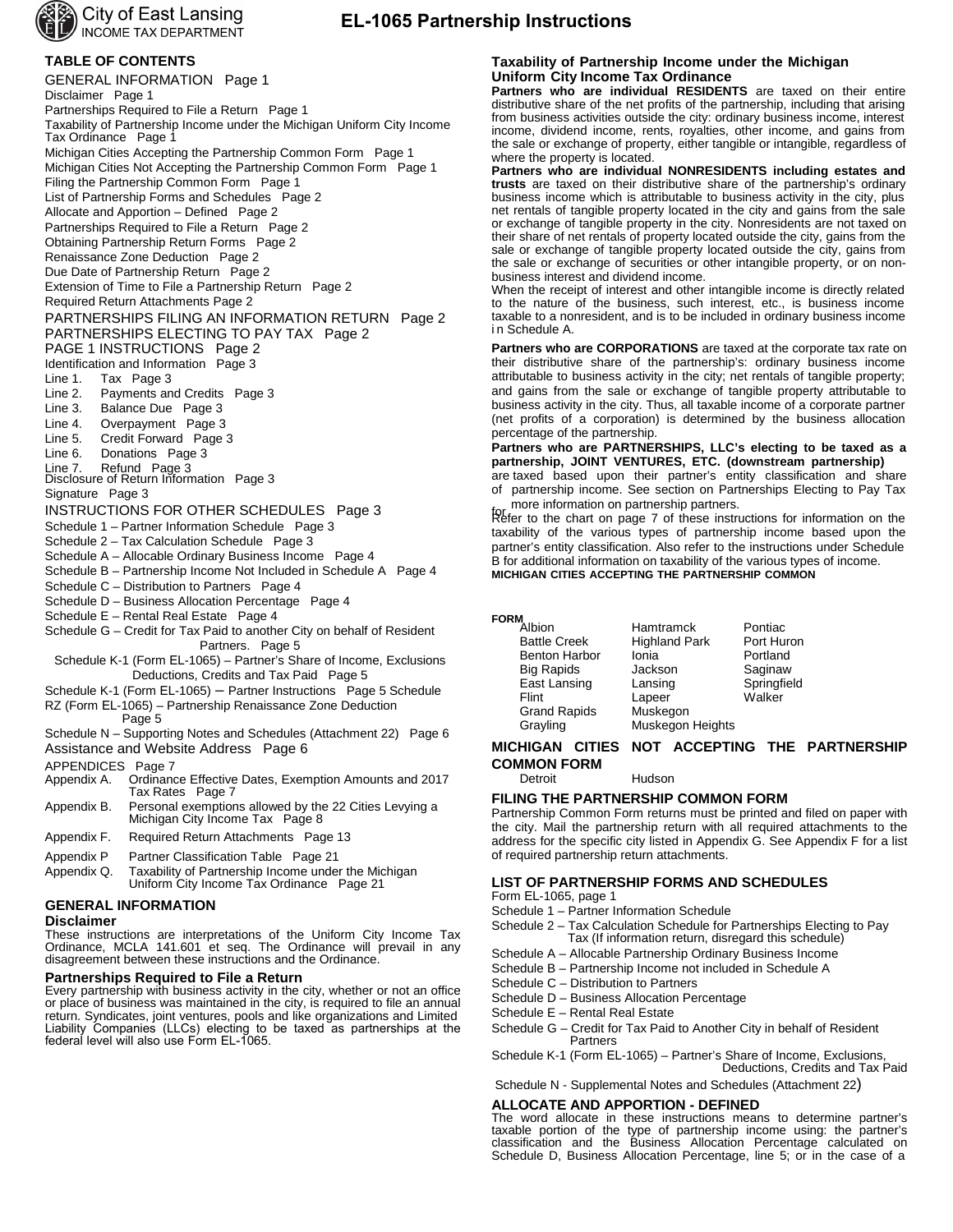taxpayer authorized by the Income Tax Administrator of the city, the special allocation formula percentage calculated on Schedule D, line c.

The meaning of the word apportion as used in these instructions means to: directly determine the partner's taxable income based upon the partner's classification; or the partner's classification and the location of the source of the income.

### **PARTNERSHIPS REQUIRED TO FILE A RETURN**

Every partnership with business activity in the city, whether or not an office or place of business was maintained in the city, is required to file an annual return. Syndicates, joint ventures, pools and like organizations and Limited Liability Companies (LLCs) electing to be taxed as partnerships at the federal level will also use Form EL-1065.

### **OBTAINING PARTNERSHIP RETURN FORMS**

Partnership return forms are not mailed to partnerships. The forms are available for download on the website of the city. See Appendix H for a

## listing of the cities website addresses. **RENAISSANCE ZONE DEDUCTION (None in East Lansing)**

A partnership located and doing business in a city Renaissance Zone may be eligible to claim the Renaissance Zone deduction. This deduction allows the partnership or the partners, if qualified, to deduct the portion of the partnership income earned in a Renaissance Zone from income subject to tax. A taxpayer is not qualified to claim the deduction if the taxpayer is delinquent for any Michigan or local taxes.

If a partnership elects to pay tax on behalf of its partners, the deduction is claimed on the partnership return. Otherwise, the deduction is passed through to the partners who claim the deduction by filing Schedule RZ with their return. A city income tax return must be filed to claim this deduction. Schedule RZ of EL-1065 is required to be attached to the partnership return when a partnership is qualified to claim the deduction. See separate instructions for Schedule RZ (Form 1065).

### **DUE DATE OF PARTNERSHIP RETURN**

Calendar year taxpayers must file by May 2, 2022. Fiscal year taxpayers must file by the last day of the fourth month after the end of their fiscal year or short period return.

### **EXTENSION OF TIME TO FILE A PARTNERSHIP RETURN**

For partnerships electing to pay tax, Form EL-7004, Automatic Extension of Time to File Certain Business Income Tax, Information and Other Returns, must be filed on or before the due date for filing the partnership return. An extension is automatically granted upon filing of Form EL-7004 and payment of the tentative tax balance due (Form EL-7004, line 3). Failure to pay the balance due invalidates the extension request. Interest and penalty will be assessed on taxes paid late even if an extension of time to file is granted.

For partnerships filing an information return, a six-month extension of time to file is automatically granted. Do not file Form EL-7004, Application for Automatic Extension of Time to File Certain Business Income Tax, information and Other Returns.

### **REQUIRED RETURN ATTACHMENTS**

When filing a city's partnership return, Form EL-1065, certain schedules and copies of federal forms are required to be attached. See Appendix F f or a listing of attachments and attachment order.

### **MAILING ADDRESS FOR FILING A PARTNERSHIP RETURN**

East Lansing Income Tax Processing Center, PO Box 526 Eaton Rapids, MI 48827

### **PARTNERSHIPS FILING AN INFORMATION RETURN**

A partnership is required to file an information return unless the partnership elects to compute and pay the tax due on behalf of all partners.

Partnerships filing information returns are required to complete: Form EL-1040 (Identification and Information and Signature sections), Schedule 1, Schedule A, Schedule B, Schedule C and if appropriate Schedule D and Schedule E.

The Partnership Return, Form EL-1065, is designed to distinguish between income taxed at the resident, nonresident or corporation tax rates. The purpose of the return is to set forth the entire net profit for the tax period and to show the distributive share of each partner and indicate the entity type of the partner and, if an individual, the residency status of the partner. If residency changes during the year for any individual partner, use two lines to indicate allocation of income by residency status. On Schedule 1, Partner Information Schedule, enter the start date of residency on the resident line and the end date of residency on the nonresident line.

Ordinary business income of the partnership is reported in Schedule A. Each partner's distributable share of the ordinary business income is reported on Schedule C, column 1.

Partnership income not reported in Schedule A is reported in Schedule B, by type of income and the taxable and nontaxable portions for partners taxed at the resident, nonresident or corporation tax rate. The taxable income from Schedule B, columns 6 and 7 is reported by partner in Schedule C, columns 6 or 7.

Schedule K-1 (Form EL-1065), Partners Share of Income, Exclusions, Deductions, Credits and Tax Paid, is to be provided to each partner to assist them in filing their city income tax return.

### **PARTNERSHIPS ELECTING TO PAY TAX**

A partnership may elect to pay tax on behalf of all of its partners. When the partnership pays the tax, the individual partners are not required to file a return. However, a city's income tax return is required from any partner having city taxable income other than the distributive share of the net profits of the partnership. In such instances, a partner required to file a return should refer to the city's income tax return instructions for reporting partnership income and claiming credit for tax paid by the partnership.

Partnerships electing to pay the tax on behalf of the partners assume the status of taxpayer to the following extent: (1) timely payment must be made; and (2) estimated income tax payments, Form EL-1065ES, are required if the total 2020 estimated tax for the partnership is expected to exceed \$100. The calendar or fiscal year of the partnership will govern in establishing the due dates for making estimated tax payments.

Partnerships electing to pay tax must prepare and file all the forms and schedules required for an information return and complete Schedule 2, Tax Calculation Schedule, and Form EL-1065, lines 1 through 8. Schedule 2 details each partner's share of the city's taxable income, deductions, exemptions, tax at the resident, nonresident or corporation tax rate and any credit for tax paid to another city. Form EL-1065, lines 1 through 8, reports: the tax; all payment and credits; any balance due or overpayment; and how any overpayment is to be credited, donated or refunded.

Payment of tax for partnership partners (downstream partnership) requires a supplementary schedule showing the detail of the calculation of tax due. An alternative to filing a detailed schedule is calculation of taxable income for the downstream partnership as a resident partner and calculation of the tax at the city's resident tax rate

### **PAGE 1 INSTRUCTIONS**

A partnership filing an information return is required to complete the Identification and Information section and the Signature section of Form EL-1065. Also in the Disclosure of Return Information section, the partnership may elect to allow disclosure of return information between a designated individual or firm and the city's income tax department.

A partnership electing to pay tax is required to complete all of Form EL-1065 and specifically to mark (X) the box on line F. The partnership may elect to make payment of any tax due by a direct debit withdrawal from its bank account; or to receive any overpayment refund via a direct deposit to its bank account. Also, in the Disclosure of Return Information section, the partnership may elect to allow disclosure of return information between a designated individual or firm and the city's income tax department.

### **IDENTIFICATION AND INFORMATION**

All partnerships are to provide the information requested and answer all questions in this section.

### **TAX**

**Line 1.** Add the totals from Schedule 2, Tax Calculation Schedule, columns 8 and 9, and enter on line 1.

### **PAYMENTS AND CREDITS**

**Line 2.** Enter the total payments and credits for each type of tax payment listed on lines 2a through 2d and, for resident individual partners, the total of any credits for tax paid to another city on line 2e. Enter the total of the payments and credits on line 2f.

### **BALANCE DUE**

**Line 3.** If total tax (line 1) is greater than the total tax payments (line 2f) subtract line 2f from line 1 and enter balance of tax due. The balance due must be paid when filing the return.

To pay with a check or money order make the check or money order payable to the city, place the payment in front of the return and mail the payment and return to PO BOX 526 Eaton Rapids MI 48827.

To make payment via direct withdrawal from firm's bank account mark (X) the box on line 8b, Pay tax due – direct withdrawal, and complete (line 8c) the bank routing number, (line 8d) the bank account number and (line 8e1 or 8e2) the account type. **Not all cities allow payment by direct withdrawal**. See Appendix J for a listing of cities accepting direct withdrawal payment of tax due.

### **OVERPAYMENT**

**Line 4.** If the total payments and credits (line 2f) is greater than the tax due (line 1) subtract line 1 from line 2f and enter the overpayment amount.

# **CREDIT FORWARD**<br>**Line 5.** Enter all or

Enter all or the portion of the overpayment to be credited forward.

### **DONATIONS**

**Line 6.** Donate all or any portion of overpayment. Most of the cities accepting the Common Form allow taxpayers to donate all or a part of their overpayment. Some cities have more than one donation option and allow taxpayers to split the donations between options, and some cities require taxpayers to pick only one donation option. See Appendix D for a list of the cities accepting donations and the donation options for each city.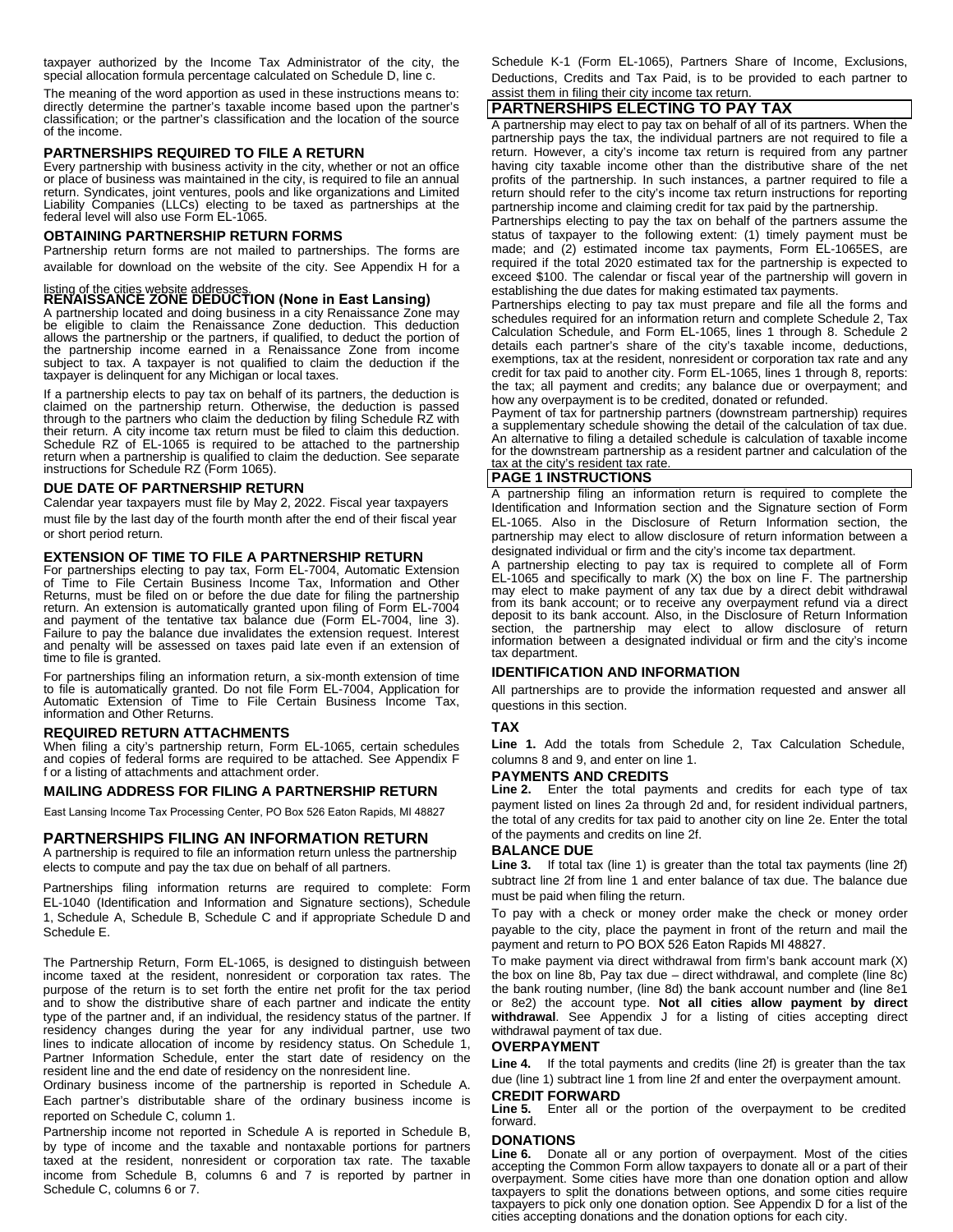There are three donation boxes on line 6 (see Appendix D). To donate to the first listed option for a city, enter the amount to be donated into donation box 6a; to donate to the second listed option, enter the amount to be donated into donation box 6b; to donate to the third listed option, enter the amount to be donated into donation box 6c. Enter the total of the donations on line 6d.

### **REFUND**

**Line 7.** Enter the amount overpayment to be refunded. A refund will be issued via a paper refund check unless you choose to receive the refund via direct deposit. To receive the refund by direct deposit, mark (X) the box on line 8a for Refund – direct deposit and enter (line 8c) the bank routing number, (line 8d) the bank account number and (line 8e1 or 8e2) the account type, checking or savings. Not all cities make refunds by direct deposit. See Appendix J for a listing of cities making direct deposit refunds.

### **DISCLOSURE OF RETURN INFORMATION**

**Line 9.** By marking (X) the "Yes" box (line 9a) and completing lines 10a and 10b in the Disclosure of Return Information section, the partnership is authorizing the city's Income Tax Department to contact the preparer for answers to any questions that may arise relating to its return and to answer any questions from the preparer about the return. Also, by marking (X) the "Yes" box (line 9a) and completing lines 10a and 10b, the partnership is authorizing the preparer to: provide the city's Income Tax Department with any information about or missing from the return; respond to notices about math errors, offsets and return preparation; and contact the Income Tax Department for information about the return or the status of any related refund or payments.

All cities accepting returns following the partnership common form format allow the check box for authorization for disclosure of return information.

**SIGNATURE Line 11.** In the Signature section the partner or member representing the entity must sign the return (line 11b), and enter the following data: the date the returned was signed (line 11a); the printed name of the partner or member signing the return (line 11c); and a day time phone number for the partner or member.

**Line 12.** The preparer must sign the return (line 12a) and enter the following data: the printed name of the preparer (line 12b); the name and address of the preparer's firm (line 12c through 12f); the date prepared (line 12g); and the preparer's telephone number (line 12h)

**Line 13.** The NACTP number of the software used to prepare the return must be entered on line 13.

### **INSTRUCTIONS FOR OTHER SCHEDULES**

### **SCHEDULE 1 – PARTNER INFORMATION SCHEDULE**

All partnerships must complete the Partner Information Schedule. See Appendix P, Partner Classification Table, for information to complete columns 3, 4 and 5. Column 3 data entry is based upon federal Schedule K-1 (Form 1065) instructions for Item I.

If column 3 for the partner equals individual, nominee for an individual or a disregarded entity owned by an individual, enter the residency classification in column 4 (R, N, PR or PN). If column 4 for the partner equals part-year resident (PR or PN), report the resident portion (PR) and nonresident portion (PN) on separate partner lines and in column 5 enter the residency start date (mm/dd/yyyy) for the tax year on the resident (PR) line and the residency end date for the year on the nonresident (PN) line.

### **SCHEDULE 2 – TAX CALCULATION SCHEDULE (Disregard if information return)**

Partnerships electing to pay tax for partners must complete Schedule 2, Tax Calculation Schedule. Partnerships filing an information return disregard this schedule.

**Columns 1, 2 and 3.** Enter partner's name, entity type and tax identification number as listed on Partner Information Schedule.

**Column 4.** Enter partner's total city income as reported on Schedule C, column 7.

**Column 5.** Allowable partner deductions which relate to the partnership are deducted in column 5. These deductions include the self-employed pension plan deduction, the Renaissance Zone deduction and any other deduction allowed the partner under the city's income tax ordinance. This column is also used to adjust (add back) for a net capital loss realized by any of the partners, in excess of the partner's maximum allowable (\$3,000) capital loss deduction. Therefore, a net capital loss realized by any of the partners, in excess of the partner's allowable capital loss deduction must be added back in column 5. The allowable capital loss deduction for each partner is the lesser of (1) the net capital loss, (2) the amount in column 4, computed without regard to capital gains and losses, or (3) \$3,000. Capital loss carryovers may be carried forward to the same extent allowed in the Internal Revenue Code, but may not be carried back to prior years. **Attach a schedule detailing computation of amounts reported in column 5**.

**Column 6. Personal and dependency exemptions are allowed to be**  claimed for each partner who is an individual resident or nonresident,<br>to the same extent allowed on the partner's federal income tax return.<br>Additional exemptions are allowed if the taxpayer or spouse is 65 years of

age or older, or is blind. In general, the same rules apply in determining dependents as under the federal Internal Revenue Code. A spouse may be taken as an exemption on the partnership return only if such spouse has no income subject to the city's income tax. Exemptions for a partner whose residence status has changed from a resident to a nonresident or from a nonresident to a resident of the city during the taxable year are first applied against income while a resident, with the balance, if any, applied to the city's income while a nonresident. A partner's personal and dependency exemptions may not be claimed on more than one partnership return. Partners who are estates or trusts are allowed one exemption. Exemptions are not allowed to any other partners (i.e., corporations, partnerships, etc.). See Appendix B for personal exemption information for each city.

**Column 7.** Enter the taxable income, column 4 less columns 5 and 6.

**Column 8.** Enter tax due at the resident or corporation tax rate applicable from Appendix A for all taxpayers except nonresident individuals, estates or trusts.

**Column 9.** Enter tax due at the nonresident tax rate applicable from Appendix A for nonresident individuals, estates or trusts only.

**Column 10.** The tax paid for each partner is equal to the tax due (column 8 or 9) less, for resident individual partners only, any credit for tax paid to another city (Schedule G, column 6, for the partner).

The total of column 10 should equal the actual amount of tax paid by the partnership; the sum of the amounts reported on page 1 lines 2a, 2b, 2c, 2d and 3 less line 4, the tax overpayment.

### **SCHEDULE A – ALLOCABLE ORDINARY BUSINESS INCOME (LOSS)**  Schedule A is used to report and adjust the ordinary business income of

the partnership. The ordinary business income as reported on federal Form 1065, page 1, line 22, must be adjusted for the following; city income tax deducted on the federal return must be added back; interest and any other costs incurred with the production of tax exempt income must be added back; the federal Section 179 deduction and other deductions allowed must be deducted; and ordinary income (loss) from another partnership must be removed (as it is reported in Schedule B).

The total adjusted ordinary business income reported on Schedule A, line 6, is allocated to the partners in Schedule C. The total reported on Schedule C, column 1, must equal the amount listed on Schedule A, line 6.

Income not included in Schedule A is reported in Schedule B, Partnership Income not reported in Schedule A. Instructions for the Schedules indicate how amounts are allocated or apportioned to the partners.

# **SCHEDULE B – PARTNERSHIP INCOME NOT INCLUDED IN**

Schedule B is used to report income not included in Schedule A (Adjusted Ordinary Business Income) and allocate or apportion this income between partners taxed at the individual resident, corporation or individual nonresident tax rates. Enter the income by category as reported on the federal Form 1065, Schedule K or page 1, on Schedule B, column 1.

The various types in partnership income are taxed differently based upon the partner entity classification. Refer to Appendix Q for information on the taxability of the various types of partnership income for the various types of partner entities. Also refer to the instructions below for additional information on exclusion or taxability of the various types of partnership income.

**Interest Income and Dividend Income.** All partners may exclude interest and dividend income from obligations of the United States, the states or subordinate units of government. Interest and dividend income is totally excluded for nonresident individuals, estate and trust partners.

**Sale or Exchange of Property.** This category includes sales and exchanges of short-term, long-term and Section 1231 property. The portion of the gain or loss attributable to the period prior to the applicable effective date of the ordinance from Appendix A is excludible for all partner entity types.

**Rent and Royalty Income.** Enter the excludible and taxable portions of rental income from rental real estate activities, rental income from other rental activities or royalty income.

**Other Income.** Enter the excludible and taxable portions of other income.

**Ordinary Income from Other Partnerships.** Enter each partner's excludible and taxable portions of ordinary income (or loss) from other partnerships. Attach a worksheet for each partnership, estate or trust that details the name, address, FEIN and the apportionment of this income. The ordinary business income of another partnership is allocated based upon the other partnership's business allocation percentage for the city and/or the entity type of partner.

**Total Apportioned Income.** Summarize the taxable portion of income from the categories reported on Schedule B. The totals from Schedule C, columns 6 and 7 must equal the totals reported on Schedule B, columns 6 and 7 respectively.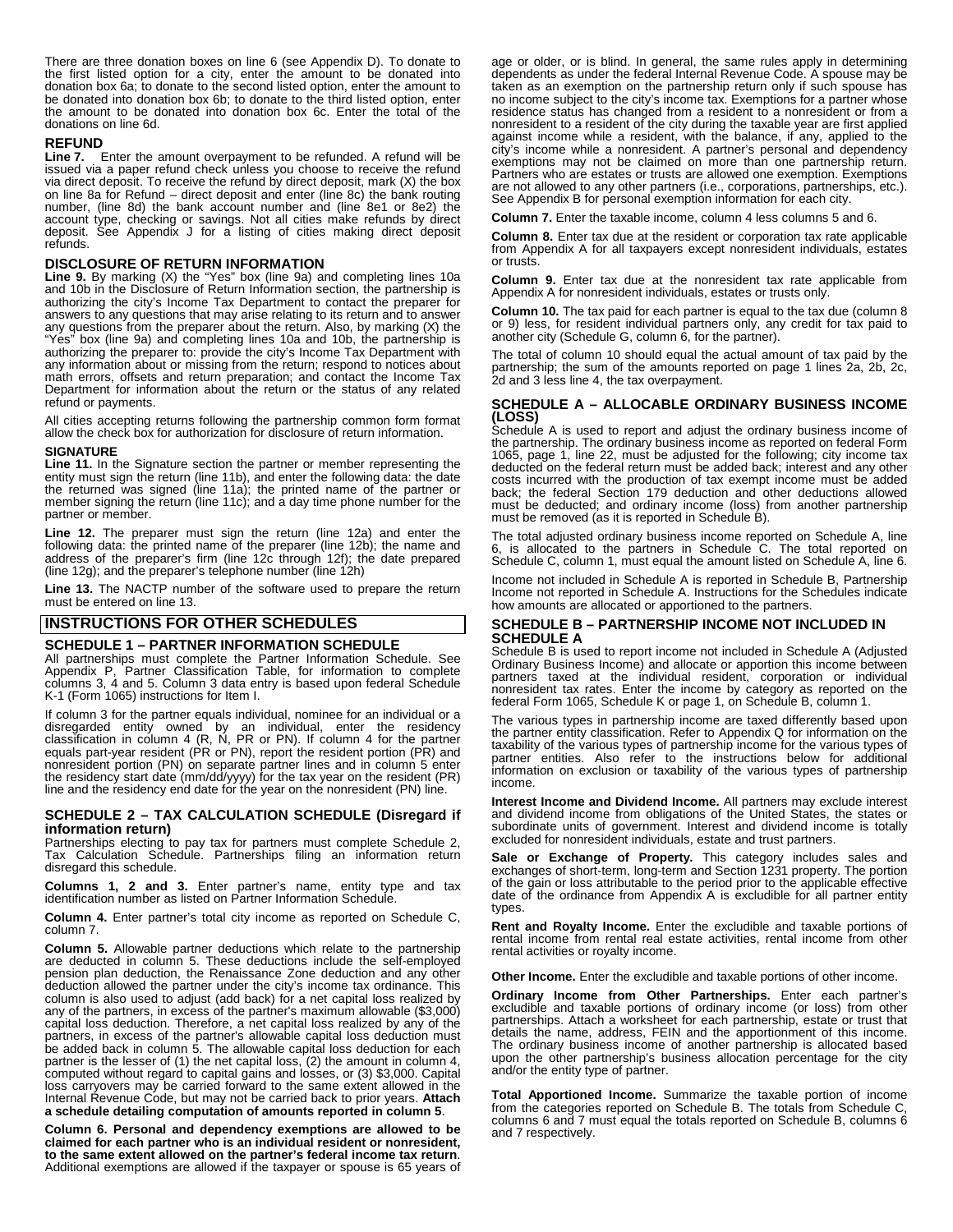### **SCHEDULE C – DISTRIBUTION TO PARTNERS**

**Column 1.** Enter in column 1 each individual partner's share of ordinary adjusted business income from Schedule A, line 6. If Sec. 179 depreciation is included in Schedule A and the partners have unequal credits for such additional depreciation (e.g., if one partner is single and one is married filing jointly for federal income tax purposes), the apportionment of income to partners may require a special computation.

**Column 2**. Enter the amount of guaranteed payments to partners receiving them. Guaranteed payments are taxable in the same manner as a distributive share of the partnership's profits.

**Column 4**. Enter the appropriate business allocation percentage based upon partner entity type. Individual resident and partnership partners use a 100% allocation. Individual nonresident, estate, trust, corporation, exempt entity and foreign government partners enter the business allocation percentage from Schedule D, line 5, or the special allocation percentage authorized. Disregarded entity and nominee partners enter the appropriate allocation percentage based upon the entity type of the actual owner of the partnership interest.

**Column 6**. Enter taxable portion of the individual resident, corporation or other partners Schedule B income.

**Column 7**. Enter the taxable portion of the individual nonresident, Estate or trust partners Schedule B income.

**Column 8**. Add the amounts reported for each partner in columns 5, 6 and 8 and enter the total for the column. Also enter the amount for each partner and the column total in column 1, page 1 of the return.

#### **SCHEDULE D – BUSINESS ALLOCATION PERCENTAGE**

The business allocation percentage is to be applied to the distributive share of business income of CORPORATE AND NONRESIDENT partners if business activity of the partnership is conducted both within and outside t he city.

Elective use of the Multistate Tax Compact apportionment provisions is no longer allowed. On 09/14/2014 the Multistate Tax Compact provisions of Michigan law were retroactively repealed effective 01/01/2008.

Line 1a. Enter in column 1 the average net book value of all real and tangible personal property owned by the business, regardless of location; and in column 2 report the net book value of the real and tangible personal property owned and located or used in the city. The average net book value of real and tangible personal property may be determined by adding the net book values at the beginning and end of the year and dividing the sum by two.

Line 1b. Enter in column 1 the gross annual rent multiplied by 8 for all rented real property regardless of location. In column 2 show the gross annual rent multiplied by 8 for rented real property located in the city. Gross annual rent refers to real property only, rented or leased during the taxable period, and should include the actual sums of money or other consideration payable, directly or indirectly, by the taxpayer for the use or possession of such property.

**Line 2.** Enter in column 1 the total compensation paid to all employees during the year and in column 2 show the amount of compensation paid to employees for work or services performed within the city.

**Line 3.** Enter in column 1 the total gross revenue from all sales or services rendered during the year, and in column 2 show the amount of revenue derived from sales made or services rendered in the city during the year. To allocate net profit (or loss), a partnership must have business activity outside of the city.

### **SCHEDULE E – RENTAL REAL ESTATE**

If the business activity of the partnership includes rental of real estate, list the complete address and the gain or loss from each separate piece of rental real estate in Schedule E.

### **SCHEDULE G – CREDIT FOR TAX PAID TO ANOTHER CITY ON BEHALF OF RESIDENT PARTNERS**

If the partnership incurs an income tax liability to any other city in addition to this city, a credit is allowed for tax paid to the other city on income of a resident individual that is taxable by both cities. The credit is limited to the smaller of: (1) the income tax paid to the other city on behalf of the resident partner; or  $(2)$  the amount of tax that would be due on the same amount of income of a nonresident of this city after deducting the value of the exemptions claimed by the partner for this city (Form CF-1065, Schedule 2, column 6). DO NOT take credit for income taxes paid to any other city on behalf of nonresident, corporate or partnership partners.

### **SCHEDULE K-1 (Form EL-1065) – PARTNER'S SHARE OF INCOME, EXCLUSIONS, DEDUCTIONS, CREDITS AND TAX PAID**

### **Partnership Instructions for Schedule K-1 (Form EL-1065)**

A partnership is required to prepare and give Schedule K-1 (Form EL-1065) to each person who was a partner in the partnership at any time during the year. Schedule K-1 (Form EL-1065) must be provided to each partner on or before the day on which the partnership return is required to be filed.

Partnerships electing to pay tax that have a partnership partner (downstream partnership) are also required to provide Schedule K-1 (Form EL-1065) to each partner of the downstream partnership (or chain of downstream partnerships) if the tax for the downstream partnership is calculated based upon the downstream partnership's partner's classification.

If the return is for a fiscal year or a short tax year fill in the fiscal tax year spaces at the top of each Schedule K-1. If this is a final or an amended K-1, mark (X) the appropriate box at the top of each Schedule K-1.

On each Schedule K-1, enter the information about the partnership and the<br>partner in Parts I and II (items A through M). In Part III, enter: in column A the<br>amounts from the partners federal Schedule K-1 (Form 1065); in co B the amounts of exclusions or adjustments to the amounts in column A; and in Column C the partner's city taxable share of each item of income, deduction or information.

#### **Part I. Information About the Partnership**

On each Schedule K-1, enter (A) the identifying number of the partnership, and its (B) name and address. Also enter the (C) partnership's business allocation percentage (Form EL-1065, Schedule D, line 5 or special formula line d).

#### **Part II. Information About the Partner**

On each Schedule K-1 complete the information for the partner for items E through I1 and J through M as it was completed on the partner's federal Schedule K-1 (Form 1065). For item I2, if the partner code for item I1 is a code that represents an individual, estate or trust, enter in item I2 the following code for the partner: R for resident partner, N for a nonresident partner, PR for the resident portion and PN for the nonresident portion of the year for a part-year resident partner. See Appendix P, Partner Classification Table, for additional information. For Item I3, mark (X) the box if the partner is a retirement plan. For item N enter the partner's partner number as reported on Form EL-1065, Schedule 1. When a partner is a part-year resident, two Schedule K1's (Form EL-1065) are to be issued, one for the resident portion of the year and one for the nonresident portion of the year as two lines are required for reporting the partner's income.

If the partnership elects to pay tax and the partner is a partnership, mark (X) the item D box and enter the partnership partner's identification number. Complete the other items for this partnership partner. Parts III and Part IV for this downstream partnership is a compilation of their partner's Schedules K-1. Also, complete a Schedule K-1 (Form EL-1065) for each partner of the downstream partnership completing item D for the downstream partnership and completing Part II, Part III and Part IV for each downstream partnership partner.

#### **Part III. Partner's share of Current Year Income, Exclusions/Adjustments and City Income**

This part of the Schedule K-1 (Form EL-1065) is divided into three columns: Column A, Federal Partnership Return Data; column B, Exclusions and Adjustments; and column C, City Taxable Income.

### **Column A, Federal Partnership Return Data**

Column A, line 1, lines 2 through 13 and line 20 are used for reporting income, deductions and other information as reported on the federal Schedule K-1 (Form 1065) for the partner. In each line of column A enter the data as reported in the federal Schedule K-1 except for lines 1a, 11, 13 and 20 follow the instructions below.

**Line 1a. Ordinary income from other partnerships.** This line on the city Schedule K-1 (EL-1065) is used to properly report ordinary business income from other partnerships, estates and trusts. Column A of this line is blank or zero (0) as this line is not on the federal Schedule K-1.

**Codes for lines 11, 13 and 20.** In boxes 11, 13 and 20, identify each item by entering the federal code in the column to the left of Column A.

**Line 13. Other deductions.** In box 13 report only the federal coded items that affect city income of the partner. There are only a few (line 13) other deductions that affect a partner's city income. Deductions that are claimed on the partner's federal return Form 1040 as adjustments to income or itemized deductions are not reported on line 13. If you have a question about reporting a line 13 item, please contact the city for an answer. An example of a line 13 is item I, deductions – royalty income.

**Line 20. Other information.** In box 20 report only the federal coded items that affect city income. There are few items of (line 20) other information that affect the partner's city income. If you have a question about reporting a line 20 item, please contact the city for an answer. An example of a line 20 item is M, recapture of section 179 deduction.

**Column B, Exclusions and Adjustments** Complete column C, City Taxable Income, lines 1 through 13, before completing column B. Once the column C amount for a line is determined and entered, the column B amount for the line is calculated by subtracting the amount in column C from the amount in column A. Enter in the calculated amount in Column B for the line. If a line in any column is blank, it is to be read as a zero (0).

### **Column C, City Taxable Income**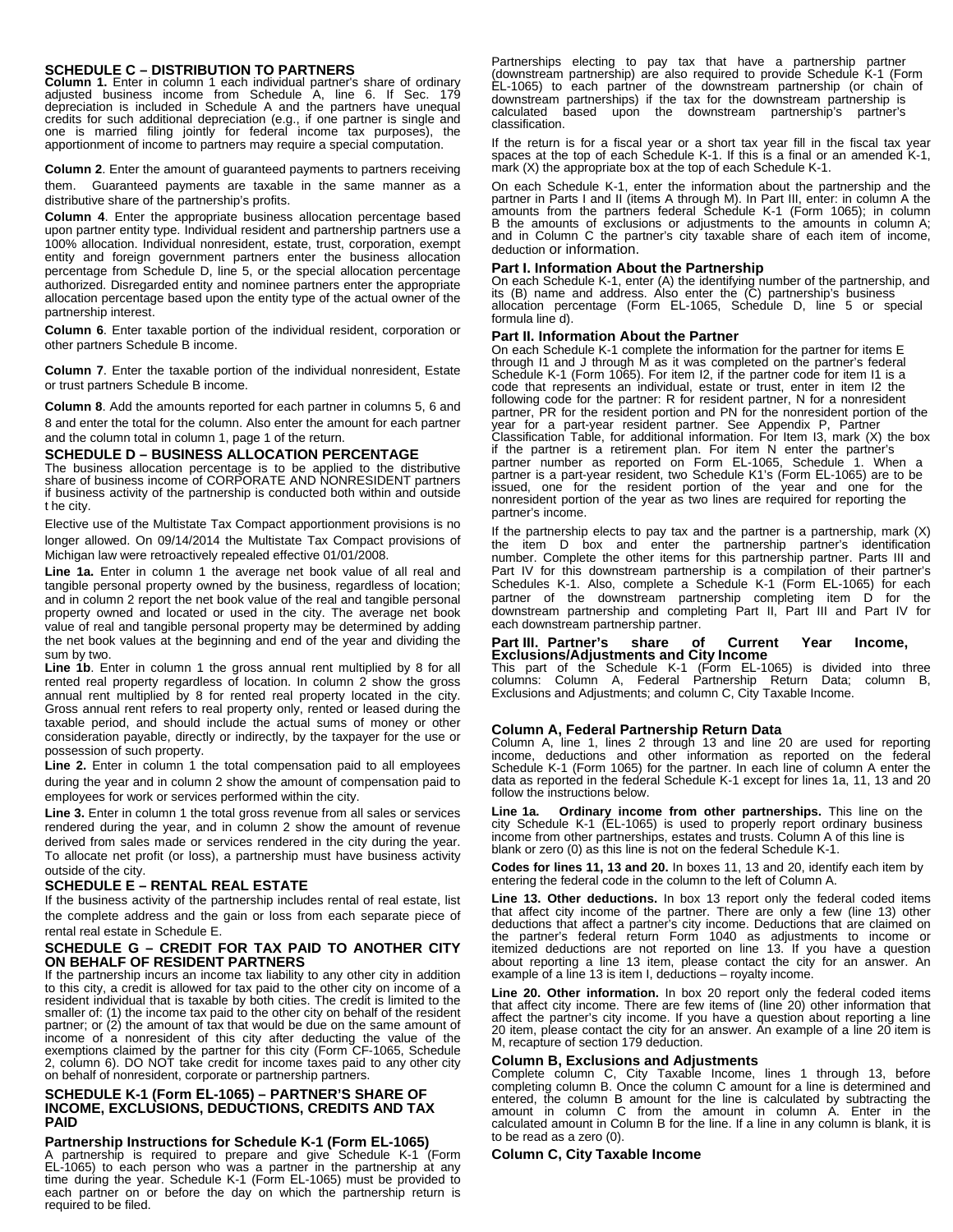The amount of city taxable income for each partner is calculated in schedules attached to the partnership return. Enter the data for each line of Column C as determined in the schedule noted for the line.

**Line 1. Ordinary business income.** Enter the amount of the partner's ordinary business income as reported on Form EL-1065, Sch. C, col. 5.

**Line 1a. Ordinary income from other partnerships.** Enter the amount of the partner's taxable share of ordinary income from other partnerships as reported on Form EL-1065.

**Line 2. Net rental real estate income (loss).** Enter the amount of the partner's share of net rental real estate income (loss) as reported on Form EL-1065.

**Line 3. Other rental income (loss).** Enter the amount of the partner's taxable share of other rental income (loss) as reported on Form EL-1065.

**Line 4. Guaranteed payments to partners.** Enter the amount of the partner's guaranteed payments as reported on Form EL-1065, Schedule C, column 2.

**Line 5. Interest income.** Enter the amount of the partner's taxable share of interest income as reported on Form EL-1065.

**Line 6. Dividend income.** Enter the amount of the partner's taxable share of dividend income as reported on Form EL-1065.

**Line 7. Royalties.** Enter the amount of the partner's taxable share of royalties as reported on Form EL-1065.

**Line 8. Net short term capital gain (loss).** Enter the amount of the partner's taxable share of net short term capital gain (loss) as reported on Form EL-1065, Schedule B11, column 3.

**Line 9. Net long term capital gain (loss).** Enter the amount of the partner's taxable share of net long term capital gain (loss) as reported on Form EL-1065.

**Line 10. Net section 1231 gain (loss).** Enter the amount of the partner's taxable share of net **section 1231** gain (loss) as reported on Form EL-1065.

**Line 11. Other income.** Enter the amount of the partner's taxable share of other income as reported on Form EL-1065.

**Line 12. Section 179 deduction.** Enter a zero (0) or leave blank as this deduction is already included in the amount reported in column C, line 1.

**Line 13. Other deductions.** The amount to enter on this line must be calculated based upon the type of other deduction and the taxability of the city income related to the deduction. Example: Item I, deductions – royalty income, would be deductible at the same percentage the related royalty income is taxable by the city. There are very few other deduction items that relate to city income.

**Line 20. Other Information.** The amount to enter on this line must be calculated based upon whether the other information is city income or a deduction allowed to determine city income. Example: Item M, recapture of section 179 deduction, would be taxable at the same percentage the related property was taxable by the city. There are very few other information items that relate to city income.

#### **Part IV. Partner's City Deductions, Credits and Tax Paid**

Part IV is divided into three sections. Refer to the following instructions to complete this section.

**D – Partner's deductions for items paid by the partnership.** Report the partner's share of deductions allowed under the city's income tax ordinance

that were paid by the partnership. These deductions are the partner's: IRA deduction; Self-employed, SEP, SIMPLE and qualified plans deduction; Renaissance Zone deduction; etc.

**C – Credit for tax paid by partnership to another city.** Report the tax paid to other cities by partnership on behalf of partner who is a resident of the city named at the top of the Schedule K-1.

**T – Income tax paid by the partnership.** Report the actual tax paid by partnership on behalf of partner to the city named at the top of the Schedule K-1. This is the amount reported on Form EL-1065, Schedule 2, column 10, for the partner.

### **Partner Instructions for Schedule K-1 (Form EL-1065)**

Instructions for partner's reporting their partnership income on their individual return (Form EL-1040), corporate return (Form EL-1120) or partnership return (EL-1065) are part of Schedule K-1 (Form EL-1040).

### **SCHEDULE N – SUPPORTING NOTED AND SCHEDULES**

If supporting notes or schedules are needed to explain items reported elsewhere on the partnership return, use this attachment for those notes, calculation or explanations.

#### **ASSISTANCE AND WEBSITE ADDRESS**

If you have questions or need assistance, please email the East Lansing Income tax Department at incometax@cityofeastlansing.com

### **PARTNER CLASSIFICATION TABLE**

Information for completing Partner Information section on Form GR-1065, page 1 Enter federal classification in column 3; if column 3 equals individual owner, enter residency classification in column 4; and if column 4 equals part-year resident, enter residency start and end dates in column 5

| Column <sub>3</sub><br><b>Federal Classification</b> | Column 4<br><b>Individual Partner</b><br><b>Residency Status</b> | Column 5<br>Residency<br>Dates                 |                       |                         |
|------------------------------------------------------|------------------------------------------------------------------|------------------------------------------------|-----------------------|-------------------------|
| Description                                          | Entry                                                            | Description<br>Entry                           |                       | Description             |
| Individual                                           | ı                                                                | Resident                                       | R                     |                         |
|                                                      |                                                                  | Nonresident                                    | N                     |                         |
|                                                      |                                                                  | Part-year resident,<br>resident portion        | <b>PR</b>             | Residency<br>start date |
|                                                      |                                                                  | Part-year resident,<br>nonresident portion     | PN                    | Residency<br>end date   |
| Corporation                                          | C                                                                |                                                | N                     |                         |
| Estate                                               | F                                                                | Nonresident                                    |                       |                         |
| Trust                                                | F                                                                | Nonresident                                    | N                     |                         |
| Partnership                                          | P                                                                |                                                |                       |                         |
| <b>Disregarded Entity</b>                            | DE                                                               | If DE owner is an individual                   |                       |                         |
|                                                      |                                                                  | Resident                                       | R                     |                         |
|                                                      |                                                                  | Nonresident                                    | N                     |                         |
|                                                      |                                                                  | Part-year resident,                            | <b>PR</b>             | Residency               |
|                                                      |                                                                  | resident portion                               |                       | start date              |
|                                                      |                                                                  | Part-year resident,<br>nonresident portion     | Residency<br>end date |                         |
| <b>Exempt Organization</b><br>E                      |                                                                  |                                                |                       |                         |
| <b>Foreign Government</b>                            | <b>FGOV</b>                                                      |                                                |                       |                         |
| Nominee Type                                         |                                                                  |                                                |                       |                         |
| Nominee Individual                                   | NI                                                               | If actual owner is an<br>individual:           |                       |                         |
|                                                      |                                                                  | Resident                                       | R                     |                         |
|                                                      |                                                                  | Nonresident                                    | N                     |                         |
|                                                      |                                                                  | Part-year resident,<br>resident portion        | PR                    |                         |
|                                                      |                                                                  | Part-year resident,<br>nonresident portion     | PN                    | Residency<br>end date   |
| Nominee Corporation                                  | <b>NC</b>                                                        |                                                |                       |                         |
| Nominee Estate or Trust                              | <b>NF</b>                                                        | Nonresident                                    | N                     |                         |
| Nominee Partnership                                  | NP                                                               |                                                |                       |                         |
| Nominee Disregarded<br>Entity                        | <b>NDE</b>                                                       | If actual owner of the DE is<br>an individual: |                       |                         |
|                                                      |                                                                  | Resident                                       | R                     |                         |
|                                                      |                                                                  | Nonresident                                    | N                     |                         |
|                                                      |                                                                  | Part-year resident,                            | <b>PR</b>             | Residency               |
|                                                      |                                                                  | resident portion                               |                       | start date              |
|                                                      |                                                                  | Part-year resident,<br>nonresident portion     | PN                    | Residency<br>end date   |
| Nominee Exempt<br>Organization                       | <b>NE</b>                                                        |                                                |                       |                         |
| Nominee Individual<br><b>Retirement Arrangement</b>  | <b>NIRA</b>                                                      |                                                |                       |                         |
| Nominee Foreign<br><b>NFGOV</b><br>Government        |                                                                  |                                                |                       |                         |

Revised 10/14/2019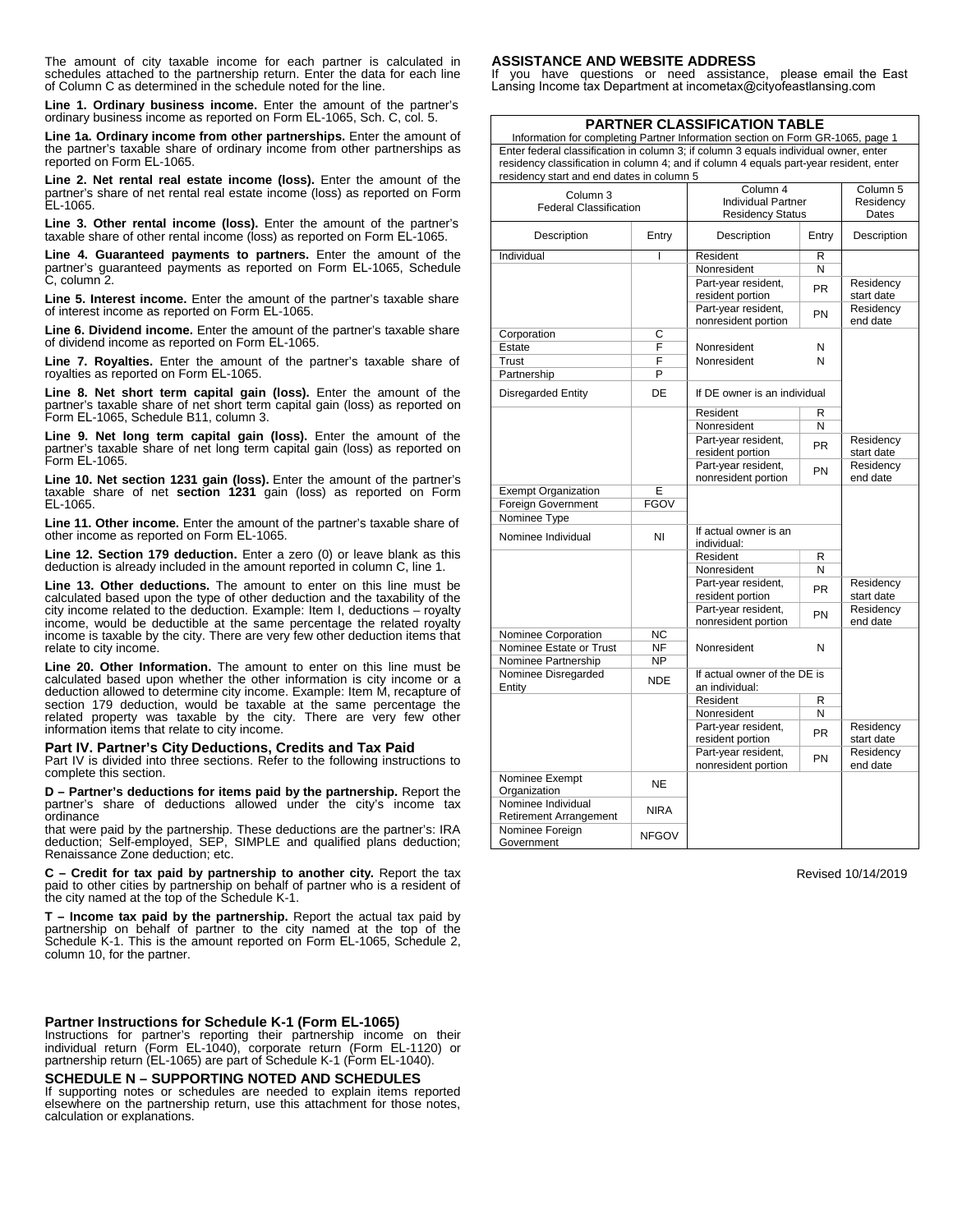### COMMON CITY PARTNERSHIP INCOME TAX FORM, CF-1065 APPENDIX A

Ordinance Effective Dates, Exemption Amounts and 2021 Tax Rates

| <b>City Name</b>        | <b>Effective</b>       | 2019<br><b>Exemption</b> | <b>Exemption Prorated</b><br>for part-year | 2021 Tax Rates  |                     |                     |  |  |
|-------------------------|------------------------|--------------------------|--------------------------------------------|-----------------|---------------------|---------------------|--|--|
|                         | <b>Date</b>            | <b>Amount</b>            | residency                                  | <b>Resident</b> | <b>Non-Resident</b> | <b>Corporations</b> |  |  |
| <b>ALBION</b>           | $\frac{1}{1}$ 1/1/1972 | \$600                    | <b>No</b>                                  | 1.00%           | 0.50%               | 1.00%               |  |  |
| <b>BATTLE CREEK</b>     | 7/1/1967               | \$750                    | <b>No</b>                                  | 1.00%           | 0.50%               | 1.00%               |  |  |
| <b>BENTON HARBOR</b>    | 1/1/2018               | \$600                    | <b>No</b>                                  | 1.00%           | 0.50%               | 1.00%               |  |  |
| <b>BIG RAPIDS</b>       | 1/1/1970               | \$600                    | No                                         | 1.00%           | 0.50%               | 1.00%               |  |  |
| <b>EAST LANSING</b>     | 1/1/2019               | \$600                    | <b>No</b>                                  | 1.00%           | 0.50%               | 1.00%               |  |  |
| FLINT                   | 1/1/1965               | \$600                    | No                                         | 1.00%           | 0.50%               | 1.00%               |  |  |
| <b>GRAND RAPIDS</b>     | 7/1/1967               | \$600                    | <b>No</b>                                  | 1.50%           | 0.75%               | 1.50%               |  |  |
| <b>GRAYLING</b>         | 1/1/1972               | $\overline{$}3,000$      | <b>No</b>                                  | 1.00%           | 0.50%               | 1.00%               |  |  |
| <b>HAMTRAMCK</b>        | 7/1/1962               | \$600                    | No                                         | 1.00%           | 0.50%               | 1.00%               |  |  |
| <b>HIGHLAND PARK</b>    | 1/1/1967               | \$600                    | No                                         | 2.00%           | 1.00%               | 2.00%               |  |  |
| <b>IONIA</b>            | 1/1/1994               | \$700                    | No                                         | 1.00%           | 0.50%               | 1.00%               |  |  |
| <b>JACKSON</b>          | 1/1/1970               | \$600                    | <b>No</b>                                  | 1.00%           | 0.50%               | 1.00%               |  |  |
| <b>LANSING</b>          | 1/1/1968               | \$600                    | <b>No</b>                                  | 1.00%           | 0.50%               | 1.00%               |  |  |
| <b>LAPEER</b>           | 1/1/1967               | \$600                    | <b>No</b>                                  | 1.00%           | 0.50%               | 1.00%               |  |  |
| <b>MUSKEGON</b>         | 7/1/1993               | \$600                    | Yes                                        | 1.00%           | 0.50%               | 1.00%               |  |  |
| <b>MUSKEGON HEIGHTS</b> | 1/1/1989               | \$600                    | No                                         | 1.00%           | 0.50%               | 1.00%               |  |  |
| <b>PONTIAC</b>          | 1/1/1968               | \$600                    | No                                         | 1.00%           | 0.50%               | 1.00%               |  |  |
| <b>PORT HURON</b>       | 1/1/1969               | \$600                    | <b>No</b>                                  | 1.00%           | 0.50%               | 1.00%               |  |  |
| <b>PORTLAND</b>         | 1/1/1984               | \$1,000                  | No                                         | 1.00%           | 0.50%               | 1.00%               |  |  |
| <b>SAGINAW</b>          | 7/1/1965               | \$750                    | Yes                                        | 1.50%           | 0.75%               | 1.50%               |  |  |
| <b>SPRINGFIELD</b>      | 1/1/1989               | \$750                    | No                                         | 1.00%           | 0.50%               | 1.00%               |  |  |
| <b>WALKER</b>           | 1/1/1988               | \$600                    | <b>No</b>                                  | 1.00%           | 0.50%               | 1.00%               |  |  |

### **MCL 141.617 Unincorporated business, profession, or activity; election to pay tax.**

At the election of an unincorporated business, profession or other activity, the entity, on behalf of the owners, may compute and pay the tax due with respect to each owner's share of the net profit of the activity after giving effect to exemptions to which each owner is entitled. This election is available to all unincorporated business entities having 2 or more owners regardless of the residence of the owners. The tax thus paid by the entity shall constitute all tax due with respect to each owner's distributive share of the net profits of the unincorporated business, profession or other activity.

If the unincorporated business, profession or other activity elects under this section to file a return and pay the tax on behalf of its owners, the election and filing are deemed to meet the requirements of this ordinance for the filing of a return for each owner who has no other income subject to the tax. However, a return is required from any such owner having taxable income other than his distributive share of the net profits of the entity. In such case the entire income subject to the tax shall be included in the return and credit taken thereon for the tax paid in his behalf by the unincorporated activity.

If the unincorporated business, profession or other activity elects to pay the tax on behalf of the owners, then the unincorporated business, profession or other activity assumes the status of a taxpayer and is liable to interest and penalty if payment is not made by the due date, in accordance with the calendar or fiscal year used by the unincorporated business, profession or other activity.

### **Filing requirements, as excerpted from MCL 141.641(1), Returns; annual.**

Every corporation doing business in the city and every other person having income taxable under this ordinance in any year ... shall make and file with the city an annual return for that year, on a form furnished or approved by the city, on or before the last day of the fourth month for the same calendar year, fiscal year, or other accounting period, that has been accepted by the internal revenue service for federal income tax purposes for the taxpayer.

### **Using federal income tax return income, income eliminations and deductions, as excerpted from MCL 141.644.**

Where total income, total deductions, net profits, or other figures are derived from the taxpayer's federal income tax return, any item of income not subject to the city income tax and unallowable deductions shall be eliminated in determining net income subject to the city tax. The fact that a taxpayer is not required to file a federal income tax return does not relieve the taxpayer from filing a city tax return.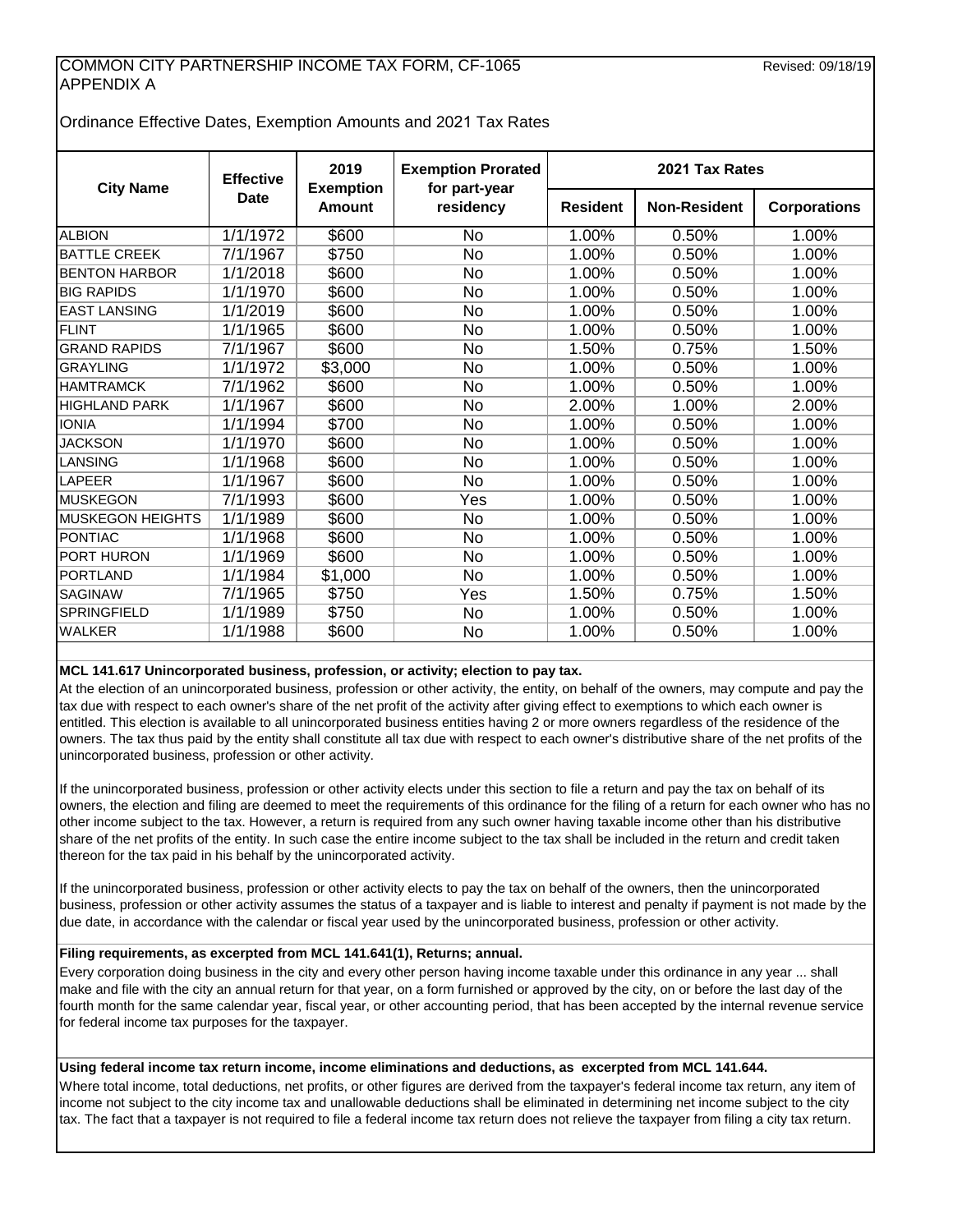## COMMON CITY PARTNERSHIP INCOME TAX FORM, CF-1065 Revised: 9/17/19 APPENDIX B

# Personal Exemptions Allowed by the 24 Cities levying a Michigan City Income Tax in 2021

| <b>City Name</b>        | Regular                   | <b>65 &amp; over</b>      | <b>Blind</b>              | <b>Deaf</b>  | Perm. Disabled            |
|-------------------------|---------------------------|---------------------------|---------------------------|--------------|---------------------------|
| <b>ALBION</b>           | $\mathsf{X}$              | X                         |                           |              |                           |
| <b>BATTLE CREEK</b>     | X                         | X                         | X                         | X            | $\mathsf{X}$              |
| <b>BENTON HARBOR</b>    | X                         | $\mathsf{X}$              | $\mathsf{X}$              | $\mathsf{X}$ | $\mathsf{X}$              |
| <b>BIG RAPIDS</b>       | X                         |                           |                           |              |                           |
| <b>DETROIT</b>          | X                         | X                         | $\mathsf{X}$              | X            | $\mathsf{X}$              |
| <b>EAST LANSING</b>     | X                         | X                         | X                         | X            | X                         |
| <b>FLINT</b>            | $\mathsf{X}$              | X                         | $\mathsf{X}$              | X            | $\mathsf{X}$              |
| <b>GRAND RAPIDS</b>     | X                         | $\mathsf{X}$              | X                         |              |                           |
| <b>GRAYLING</b>         | X                         | X                         | X                         |              | X                         |
| <b>HAMTRAMCK</b>        | X                         | X                         | $\mathsf{X}$              | $\mathsf{X}$ | $\mathsf{X}$              |
| <b>HIGHLAND PARK</b>    | $\boldsymbol{\mathsf{X}}$ | X                         | X                         | X            | $\mathsf{X}$              |
| <b>HUDSON</b>           | $\boldsymbol{\mathsf{X}}$ | $\boldsymbol{\mathsf{X}}$ | X                         | X            | $\mathsf{X}$              |
| <b>IONIA</b>            | $\boldsymbol{\mathsf{X}}$ | X                         | X                         | X            | $\boldsymbol{\mathsf{X}}$ |
| <b>JACKSON</b>          | $\boldsymbol{\mathsf{X}}$ | X                         |                           |              |                           |
| <b>LANSING</b>          | X                         | X                         | X                         | X            | X                         |
| LAPEER                  | X                         | X                         | X                         | X            | X                         |
| <b>MUSKEGON</b>         | $\boldsymbol{\mathsf{X}}$ | X                         | X                         | X            | $\mathsf{X}$              |
| <b>MUSKEGON HEIGHTS</b> | $\boldsymbol{\mathsf{X}}$ | $\mathsf{X}$              | X                         | $\mathsf{X}$ | $\mathsf{X}$              |
| <b>PONTIAC</b>          | X                         | $\mathsf{X}$              | X                         |              |                           |
| PORT HURON              | X                         | X                         | $\mathsf{X}$              | $\mathsf{X}$ | $\mathsf{X}$              |
| PORTLAND                | $\mathsf X$               | X                         | X                         | X            | $\mathsf{X}$              |
| <b>SAGINAW</b>          | $\boldsymbol{\mathsf{X}}$ | $\mathsf{X}$              | X                         |              |                           |
| <b>SPRINGFIELD</b>      | $\mathsf X$               | $\mathsf{X}$              | $\boldsymbol{\mathsf{X}}$ | $\mathsf{X}$ | $\sf X$                   |
| <b>WALKER</b>           | $\overline{\mathsf{x}}$   | $\overline{\mathsf{x}}$   | $\overline{\mathsf{x}}$   |              |                           |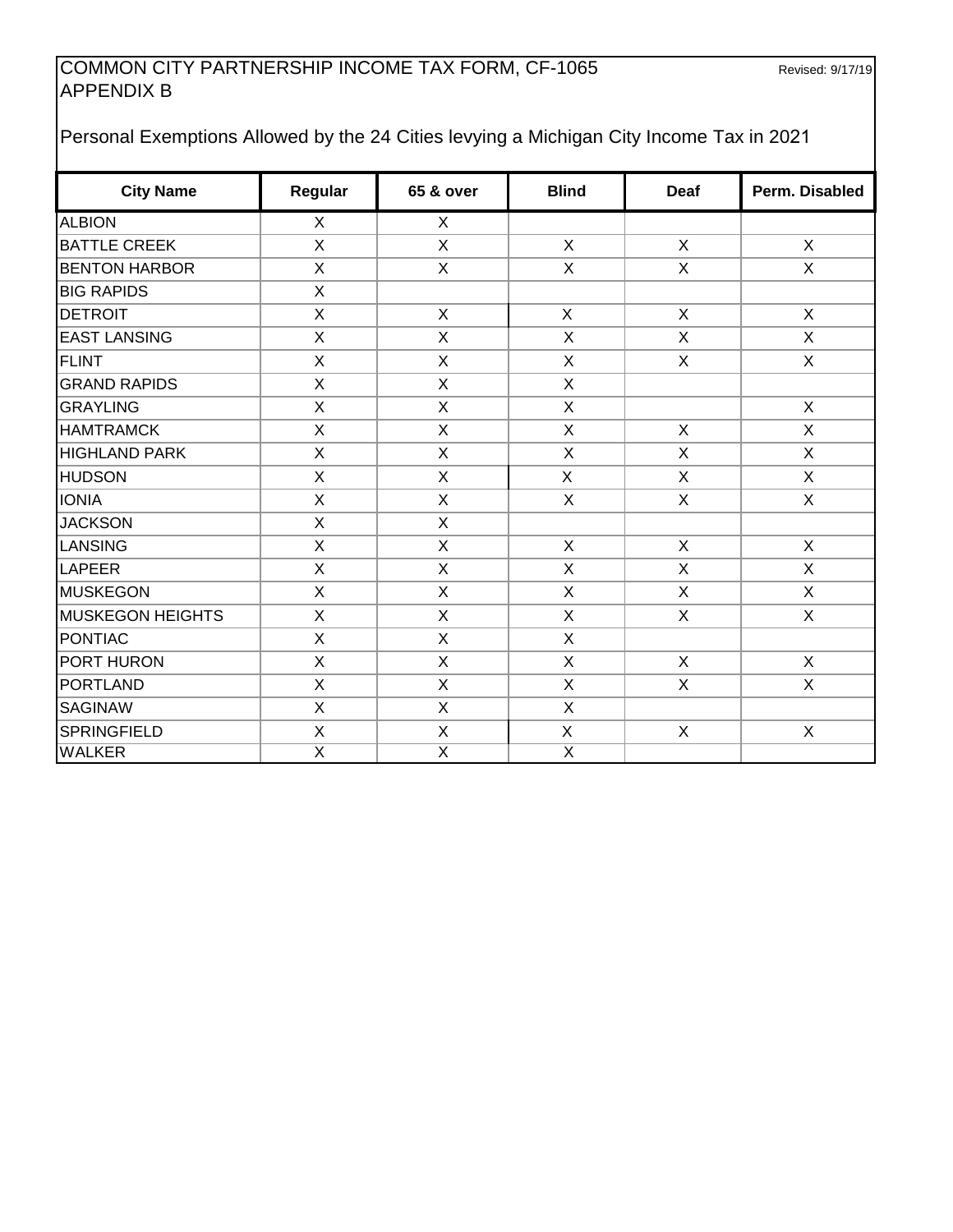### EAST LANSING PARTNERSHIP INCOME TAX FORM, EL-1065 Revised 08/31/2015 APPENDIX F

Required Return Attachments and Attachment Order

Returns should be filed with schedules and attachments in the order noted below. If a form, schedule or worksheet is not used do not attach it; skip the number and keep the remaining pages in attachment order

| <b>Required Forms and Attachments</b>                                                             | <b>Attachment Order</b> | When Forms, Schedules or Attachments are Required                                                                                  |  |  |  |
|---------------------------------------------------------------------------------------------------|-------------------------|------------------------------------------------------------------------------------------------------------------------------------|--|--|--|
| Form EL-1065, page 1                                                                              | Top page                | All returns                                                                                                                        |  |  |  |
| Schedule 1 - Partner Information Schedule                                                         | Attachment 1            | All returns                                                                                                                        |  |  |  |
| Schedule 2 - Partner Income and Tax Calculation Schedule                                          | Attachment 2            | Partnerships filing information returns complete columns 1 - 4.<br>Partnerships electing to pay tax must complete entire schedule. |  |  |  |
| Schedule A - Allocable Partnership Ordinary Business Income                                       | Attachment 3            | All returns                                                                                                                        |  |  |  |
| Schedule B - Apportioned Income (Income not Included in<br>Schedules A or F)                      | Attachment 4            | All returns (including returns where Schedule B is blank)                                                                          |  |  |  |
| Schedule C - Distribution to Partners                                                             | Attachment 5            | All returns                                                                                                                        |  |  |  |
| Schedule D - Business Allocation Percentage                                                       | Attachment 6            | Returns with a business allocation percentage of less than 100%                                                                    |  |  |  |
| Schedule E - Rental Real Estate                                                                   | Attachment 7            | Returns reporting rental real estate activities                                                                                    |  |  |  |
| Schedule G - Credit for Tax Paid to Another City in Behalf of<br><b>Resident Partners</b>         | Attachment 8            | Returns for partnerships electing to pay tax who are claiming<br>credit for tax paid to another city                               |  |  |  |
| Schedule RZ (Form CF-1065), Renaissance Zone Deduction Sch.                                       | Attachment 9            | If Renaissance Zone deduction claimed                                                                                              |  |  |  |
| Schedule N - Supporting Notes and Statements                                                      | Attachment 10           | If Supporting notes or schedules attached                                                                                          |  |  |  |
| Federal Schedule F (Form 1040)                                                                    | Fed form # order        | If included in federal return                                                                                                      |  |  |  |
| Federal Form 1065, Page 1                                                                         | Fed form # order        | All returns                                                                                                                        |  |  |  |
| Federal Schedule D, (Form 1065)                                                                   | Fed form # order        | If included in federal return                                                                                                      |  |  |  |
| Federal Schedule K, (Form 1065)                                                                   | Fed form # order        | All returns                                                                                                                        |  |  |  |
| Federal Form 1125-A, Cost of Goods Sold                                                           | Fed form # order        | If included in federal return                                                                                                      |  |  |  |
| Federal Form 4562, Depreciation and Amortization                                                  | Fed form # order        | If included in federal return                                                                                                      |  |  |  |
| Federal Form 4797, Sales of Business Property                                                     | Fed form # order        | If included in federal return                                                                                                      |  |  |  |
| Federal Form 6252, Installment Sale Income                                                        | Fed form # order        | If included in federal return                                                                                                      |  |  |  |
| Federal Form 8582, Passive Activity Loss Limitations                                              | Fed form # order        | If included in federal return                                                                                                      |  |  |  |
| Federal Form 8824, Like-Kind Exchanges                                                            | Fed form # order        | If included in federal return                                                                                                      |  |  |  |
| Federal Form 8825, Rental Real Estate Income and Expenses of a<br>Partnership or an S Corporation | Fed form # order        | If included in federal return                                                                                                      |  |  |  |
| Supplementary schedules to federal forms and schedules                                            | Schedule order          | If included in federal return                                                                                                      |  |  |  |
| All supplementary schedules to federal forms and schedules must be attached.                      |                         |                                                                                                                                    |  |  |  |
|                                                                                                   |                         |                                                                                                                                    |  |  |  |

**Failure to attach forms, schedules or worksheets noted above to a return may delay the processing of the return.**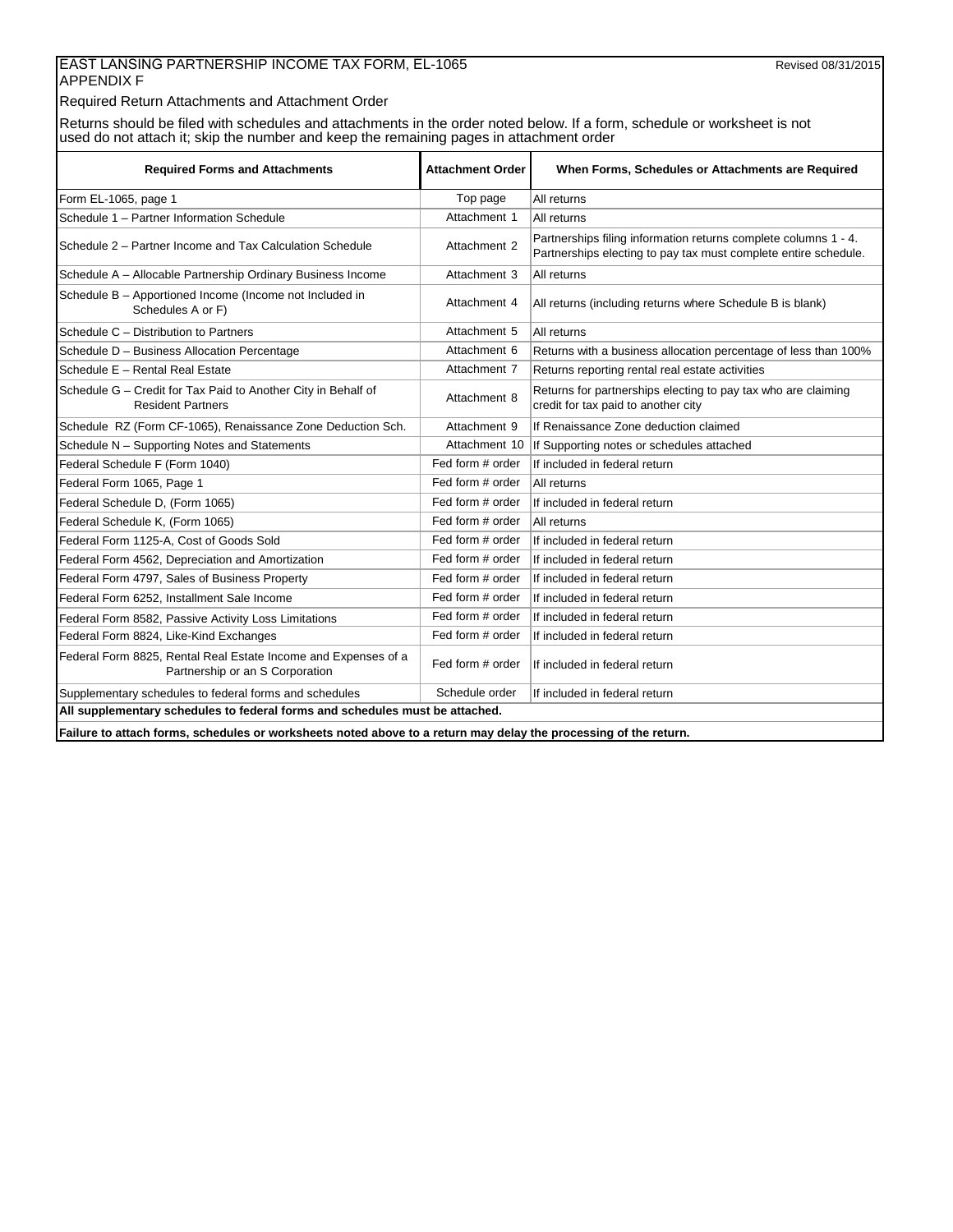# **PARTNER CLASSIFICATION TABLE**

## Information for completing Partner Information section on Form EL-1065, Schedule 1

Enter federal classification in column 3; if column 3 equals individual owner, enter residency classification in column 4; and if column 4 equals part-year resident, enter residency start and end dates in column 5

| Column <sub>3</sub>           |                | Column 4                                    | Column 5                |                      |  |  |
|-------------------------------|----------------|---------------------------------------------|-------------------------|----------------------|--|--|
| <b>Federal Classification</b> |                | <b>Individual Partner Residency Status</b>  | <b>Residency Dates</b>  |                      |  |  |
| Description                   | Entry          | Description                                 | Description             |                      |  |  |
| Individual                    |                | Resident                                    | $\mathsf R$             |                      |  |  |
|                               |                | Nonresident                                 | $\overline{\mathsf{N}}$ |                      |  |  |
|                               |                | Part-year resident, resident portion        | <b>PR</b>               | Residency start date |  |  |
|                               |                | Part-year resident, nonresident portion     | PN                      | Residency end date   |  |  |
| Corporation                   | С              |                                             |                         |                      |  |  |
| Estate                        | F              | Nonresident                                 | $\mathsf{N}$            |                      |  |  |
| Trust                         | F              | Nonresident                                 | $\mathsf{N}$            |                      |  |  |
| Partnership                   | P              |                                             |                         |                      |  |  |
| <b>Disregarded Entity</b>     | <b>DE</b>      | If DE owner is an individual:               |                         |                      |  |  |
|                               |                | Resident                                    | $\mathsf{R}$            |                      |  |  |
|                               |                | Nonresident                                 | ${\sf N}$               |                      |  |  |
|                               |                | Part-year resident, resident portion        | PR                      | Residency start date |  |  |
|                               |                | Part-year resident, nonresident portion     | PN                      | Residency end date   |  |  |
| <b>Exempt Organization</b>    | E              |                                             |                         |                      |  |  |
| Foreign Government            | <b>FG0V</b>    |                                             |                         |                      |  |  |
| Nominee Type                  |                |                                             |                         |                      |  |  |
| Nominee Individual            | N <sub>l</sub> | If actual owner is an individual:           |                         |                      |  |  |
|                               |                | Resident                                    | R                       |                      |  |  |
|                               |                | Nonresident                                 | ${\sf N}$               |                      |  |  |
|                               |                | Part-year resident, resident portion        | <b>PR</b>               | Residency start date |  |  |
|                               |                | Part-year resident, nonresident portion     | PN                      | Residency end date   |  |  |
| Nominee Corporation           | <b>NC</b>      |                                             |                         |                      |  |  |
| Nominee Estate or Trust       | <b>NF</b>      | Nonresident                                 | $\mathsf{N}$            |                      |  |  |
| Nominee Partnership           | <b>NP</b>      |                                             |                         |                      |  |  |
| Nominee Disregarded           |                |                                             |                         |                      |  |  |
| Entity                        | <b>NDE</b>     | If actual owner of the DE is an individual: |                         |                      |  |  |
|                               |                | Resident                                    |                         |                      |  |  |
|                               |                | Nonresident                                 | $\overline{\mathsf{N}}$ |                      |  |  |
|                               |                | Part-year resident, resident portion        | PR                      | Residency start date |  |  |
|                               |                | Part-year resident, nonresident portion     | Residency end date      |                      |  |  |
| Nominee Exempt                |                |                                             |                         |                      |  |  |
| Organization                  | <b>NE</b>      |                                             |                         |                      |  |  |
| Nominee Individual            |                |                                             |                         |                      |  |  |
| <b>Retirement Arrangement</b> | <b>NIRA</b>    |                                             |                         |                      |  |  |
| Nominee Foreign               |                |                                             |                         |                      |  |  |
| Government                    | <b>NFGOV</b>   |                                             |                         |                      |  |  |